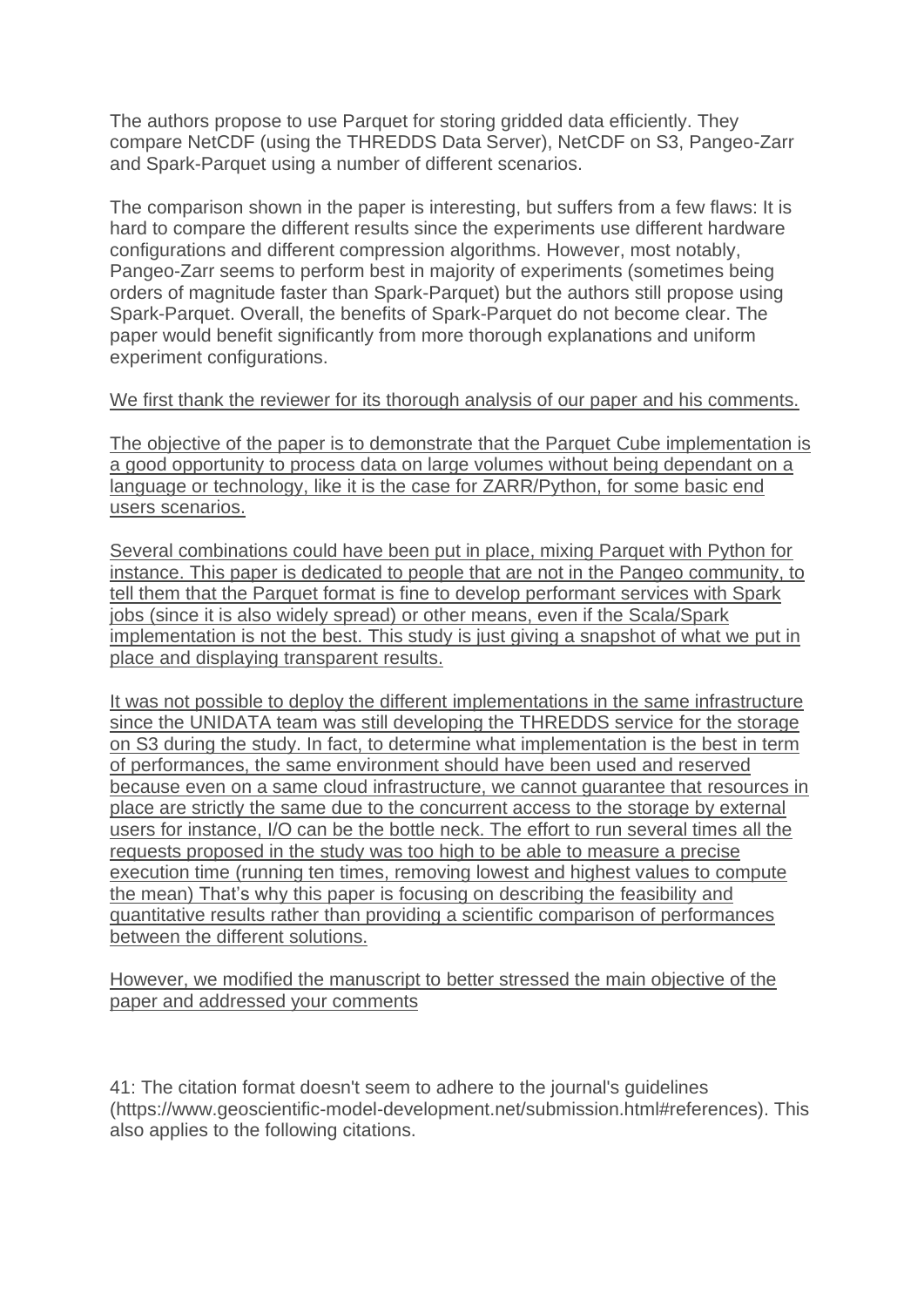As it is mentioned, in the reference you provide, in terms of in-text citations, the order can be based on relevance, as well as chronological or alphabetical listing, depending on the author's preference.

We are using the alphabetical listing of references. We reviewed all citations to make sure we meet the guidelines now

Figure 1: All figures should be referenced explicitly in the text. This also applies to all other figures.

Done.

146: Why do you describe the system configuration here? It's also mentioned later.

# The system configuration for the first scenario is limited and does not use the full capacity of the configuration.

182: The parallel processing scenario is not very detailed. How does it work? What happens in parallel? In general, all three scenarios could use some more explanations, for instance, showing their (pseudo) code.

The source code is given in a Pangeo notebook written by Abernathey [https://github.com/pangeo-gallery/physical-oceanography/blob/master/01\\_sea](https://github.com/pangeo-gallery/physical-oceanography/blob/master/01_sea-surface-height.ipynb)[surface-height.ipynb.](https://github.com/pangeo-gallery/physical-oceanography/blob/master/01_sea-surface-height.ipynb) We added the reference here even if it was also mentioned in 91

192: The code for the different benchmarks should be provided to allow readers to compare/reproduce them. The Git repository only seems to contain code for converting NetCDF to Parquet.

Yes the paper promotes the Parquet Cube as a solution opened to different technologies and let users take advantage of this opportunity in their environment. Nevertheless, CLS provided the Python source code for the Pangeo implementation as notebooks in<https://github.com/clstoulouse/ParquetCubeNotebooks> .

CLS has IPR for the Spark services. Its deployment is quite complex and will need support. This support should be paid to perform the tests in another environment.

The TDS S3 capabilities were being actively developed. However, the source code was being pushed to the TDS GitHub repository [\(https://github.com/Unidata/tds\)](https://m365.eu.vadesecure.com/safeproxy/v4?f=11-BScV4ys0FNfQd-_bJxm0clsjNUQlBvZ8YIfqTLAk&i=aRR4ILxBN-m33u8N02IXguXcbv4tUS9GqoCauauJ8iH_skeGDj3x0Ln2PMA6GhJBe75ft70xY_ghENGltlKJQA&k=2QST&r=hiUpgEsdvXXTVfqVgHFAOSpaOgCGWvZ_KyAOoej7v5wHY8KxD1uSsfp9Hd9SXL2j&s=a17c6e342fb9e94d2052bbe02f6fd7da3ff5af180fac66566fd639585cf81596&u=https%3A%2F%2Fgithub.com%2FUnidata%2Ftds) on the main development branch before it was used for testing.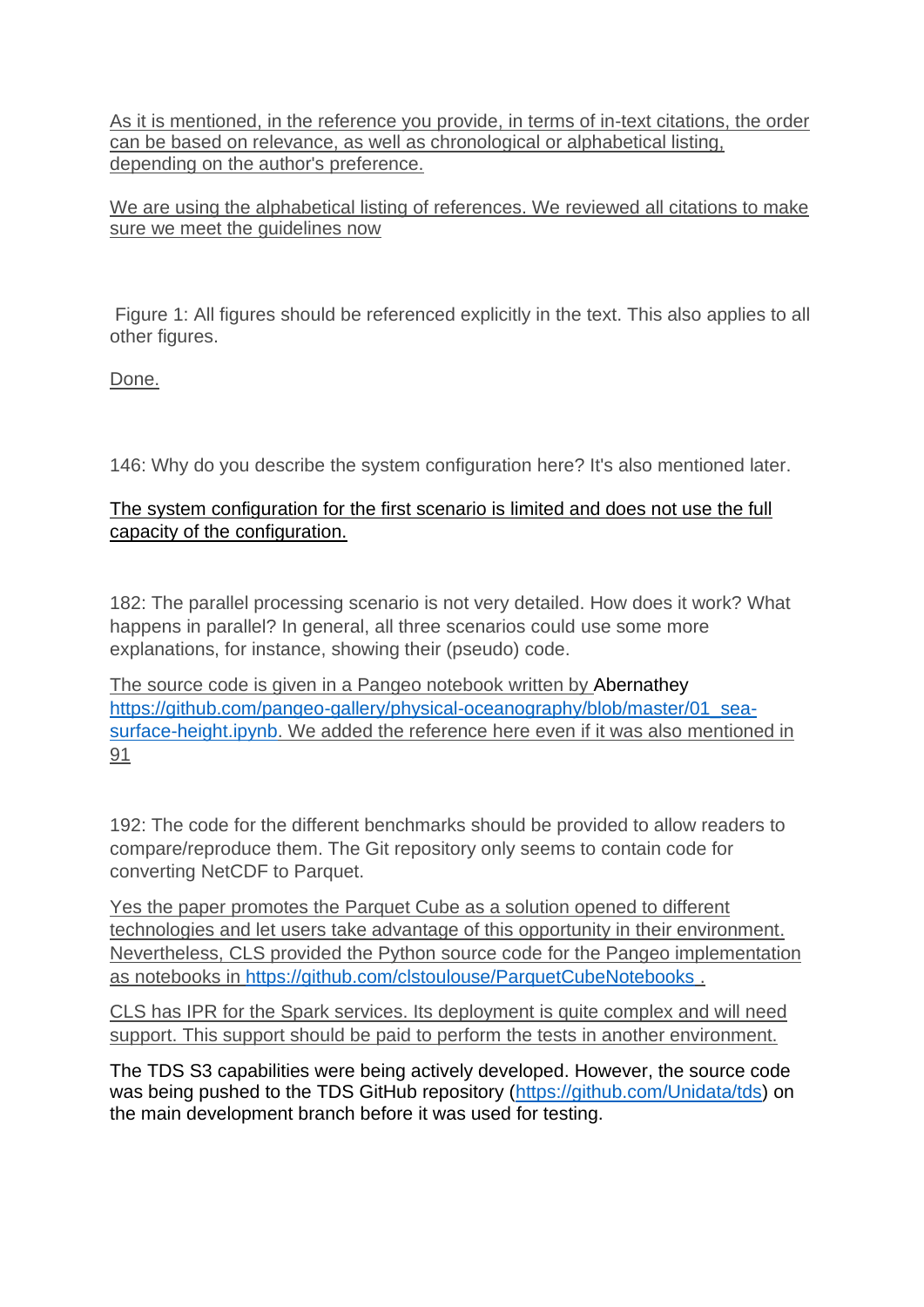193: How is the THREDDS implementation used, a Java application or something else? It does not become clear from the description.

Yes THREDDS tests are performed using a JAVA test application. We have enriched the description.

229: Pangeo-Zarr uses LZ4 compression. Does NetCDF also use compression in your experiments? If not, Compression can add significant overhead, how are you able to compare them fairly?

The NetCDF4 used during the bench is also implementing a compression. For the object store, no compression was used. Chuncks are in place without compression.

250: How does this scalable process work?

A docker is dedicated to the ingestion of a single file. Scaling horizontally the ingestion allows the parallelization of the ingestion. We added the following explanation in the manuscript: "multiple ingestion docker instances can process files in parallel, each of them ingesting a one of the input files."

Figure 3: What does this figure show? It does not become clear from the text. Moreover, the text in the figure is quite blurry and its resolution should be increased.

The storage tree displays for a dataset the content of the data folder including a parquet file per day and an index folder including the index files and versioned metadata. We made the figure more readable and added some comments.

301: Spark-Parquet seems to use Snappy, which has different performance characteristics than LZ4 used previously. For a fair comparison, all approaches should use the same compression algorithm (or none).

You are right but the difference between the default compressions of each implementation can be negligeable for the objectives of the paper. As stated in the paper, we made some compressions benches: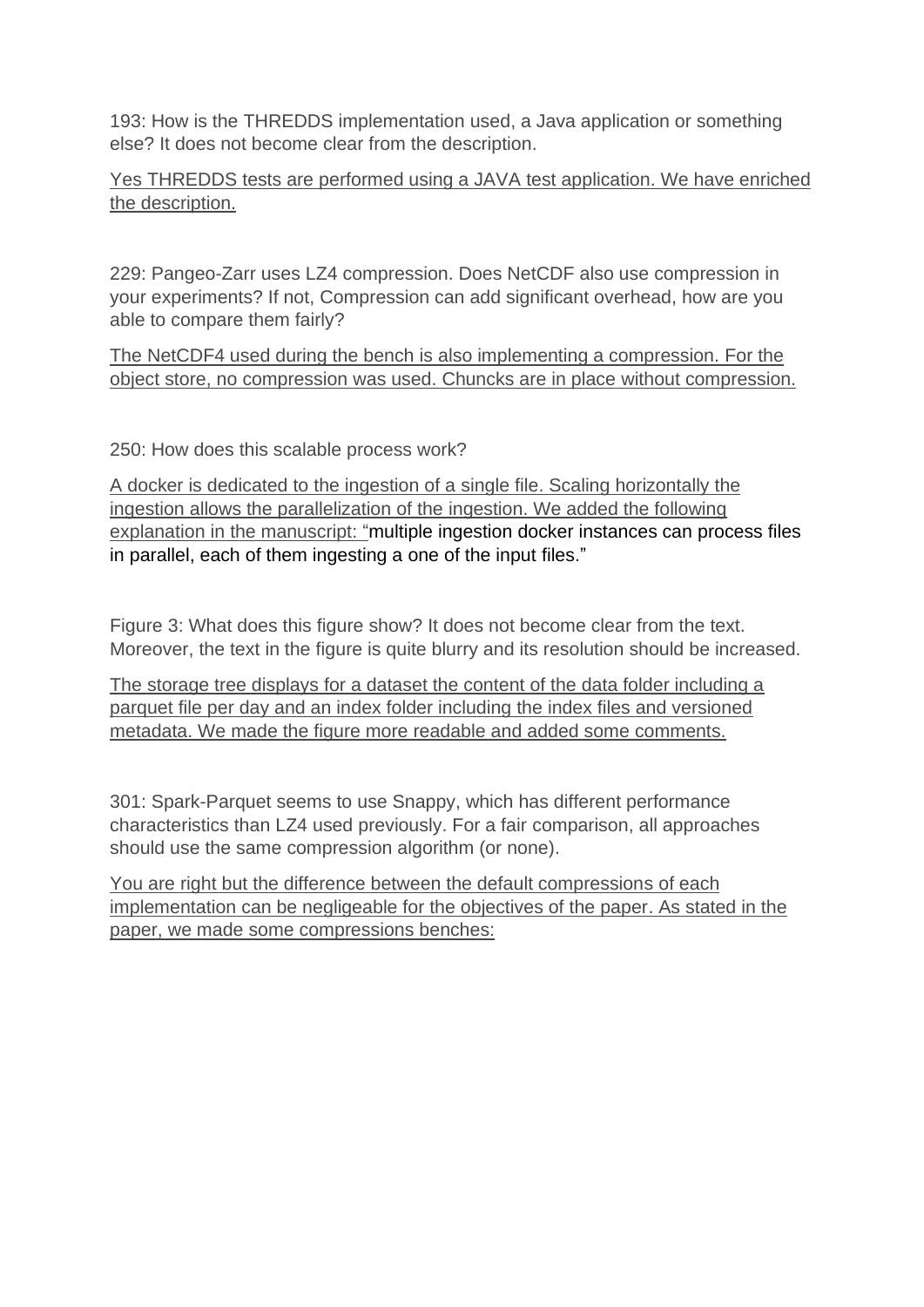

*Figure 1: compression performances in read access (in s)*

And as mentioned in the paper and described in the above figure, the difference between LZ4 and Snappy is not significant enough to change significantly the results. Keep in mind that our objective was not the optimization of performances but the possibility to use Parquet easily with a default configuration.

Figure 5: This figure shows that Snappy and LZ4 result in different file sizes, which in turn means that the benchmarks will have to read/write different amounts of data, possibly skewing the comparison.

As explained just above, the difference between LZ4 and Snappy is in fact introducing a bias but the objective of the paper was to promote the Parquet format and not to get a detailed tuning and optimized implementation. The default configuration is already compliant with the studied use cases.

330: Every scenario seems to run on different hardware, making it hard to compare the results. 512 GB vs. 12 GB RAM will have significant impact on caching. Pangeo-Zarr uses GPFS, while NetCDF is stored on local disks. GPFS is expected to be much faster than a local disk.

Absolutely right. We are aware of this. As mentioned, the objective is to provide a rough idea of performances with a default configuration of the solution, not to push it to limits. We have added clarity to the manuscript to better state the objective of the paper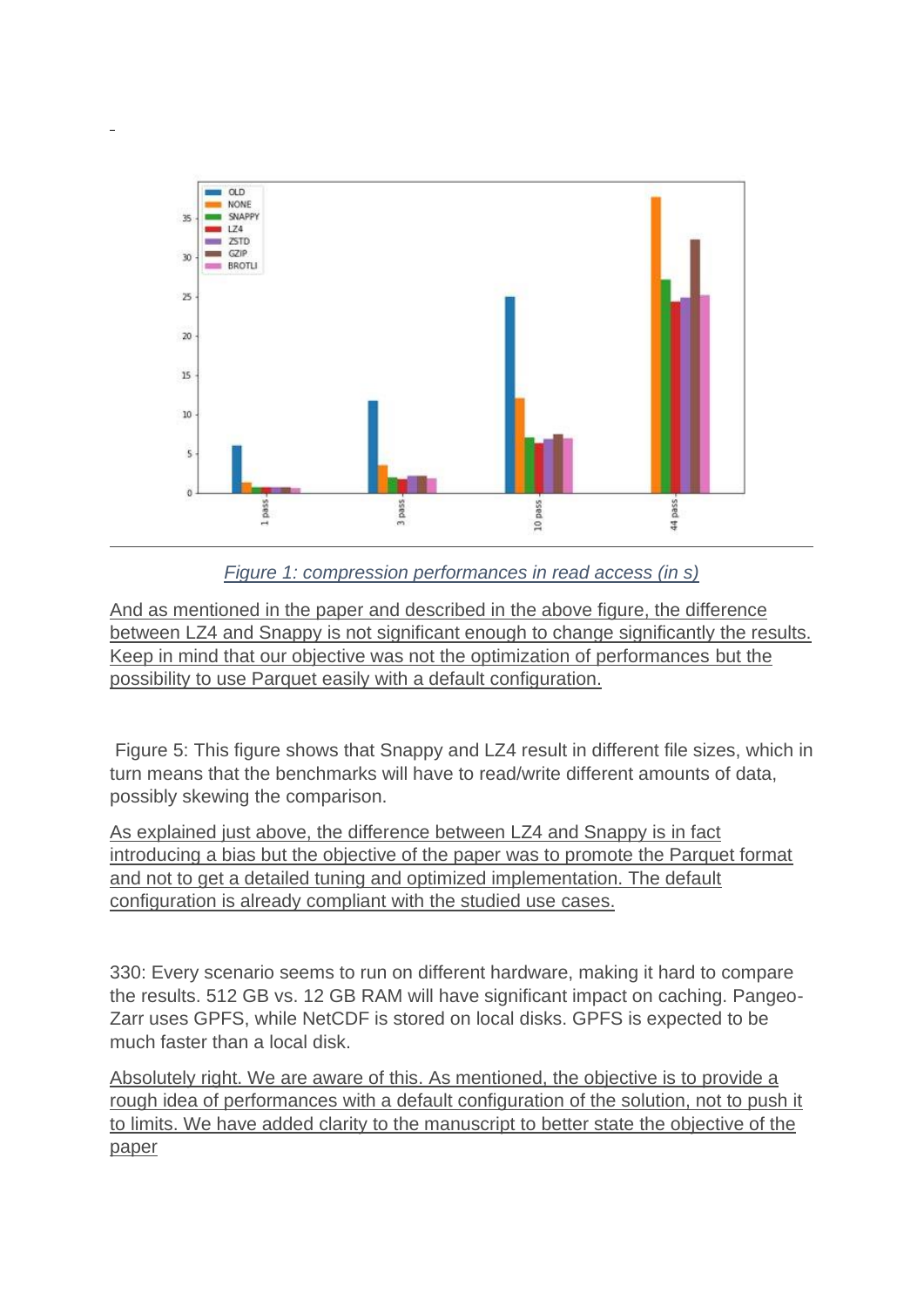350: How did you make sure they were using the same amount of memory? Did you also account for differences in CPU performance (apart from using the same amount of cores)?

We did not monitor the load average and memory usage during the bench. We considered that the operating system is providing the best performance with the available resources. We just checked the memory definition at the creation of the VM or the memory allocated to the process in the CNES HPC context.

Table 2: Why is THREDDS-S3 larger than NetCDF? Aren't they both using NetCDF?

The size of the chuncks were not optimized in this purpose. An additional work could be done to fine tune it, but as the purpose of the study was not to get the ultimate performance, we didn't work on it. The size is fixed and closer now in the paper since the conversion from bytes to Tb introduced an error.

373: What are these numbers supposed to tell the reader?

It provides an idea of the duration to ingest the data if the reader wants to replay the bench. The parquet ingestion can be long.

387: Pangeo-Zarr and Spark-Parquet were also using NetCDF then? According to Table 2, all of their datasets were below 1 TB.

The preliminary idea was to provide to users the possibility to extract data in NetCDF whatever the implementation is, to give the user the output he is friendly with and compare the same outputs. It was not a good idea for two reasons:

- the generations of NetCDF outputs were too slow as the output size was growing
- It was preventing the user to access to a high volume of data to process and squeeze the advantages of the solution.

We removed this additional NetCDF conversion step which is was not meaningful for the study in the end and not the way to go to use big data volumes in the cloud.

395: What does "10 cores of 4 Gb" mean? 4 GB in total or 4 GB per core?

4Gb per core

Figure 9: The different scaling on these figures implies that both Pangeo-Zarr and Spark-Parquet had similar performances, but Pangeo-Zarr was significantly faster.

Yes, you are right, we adjusted the scale to distinct the lines on the graph. Otherwise, it is not possible to see the different lines.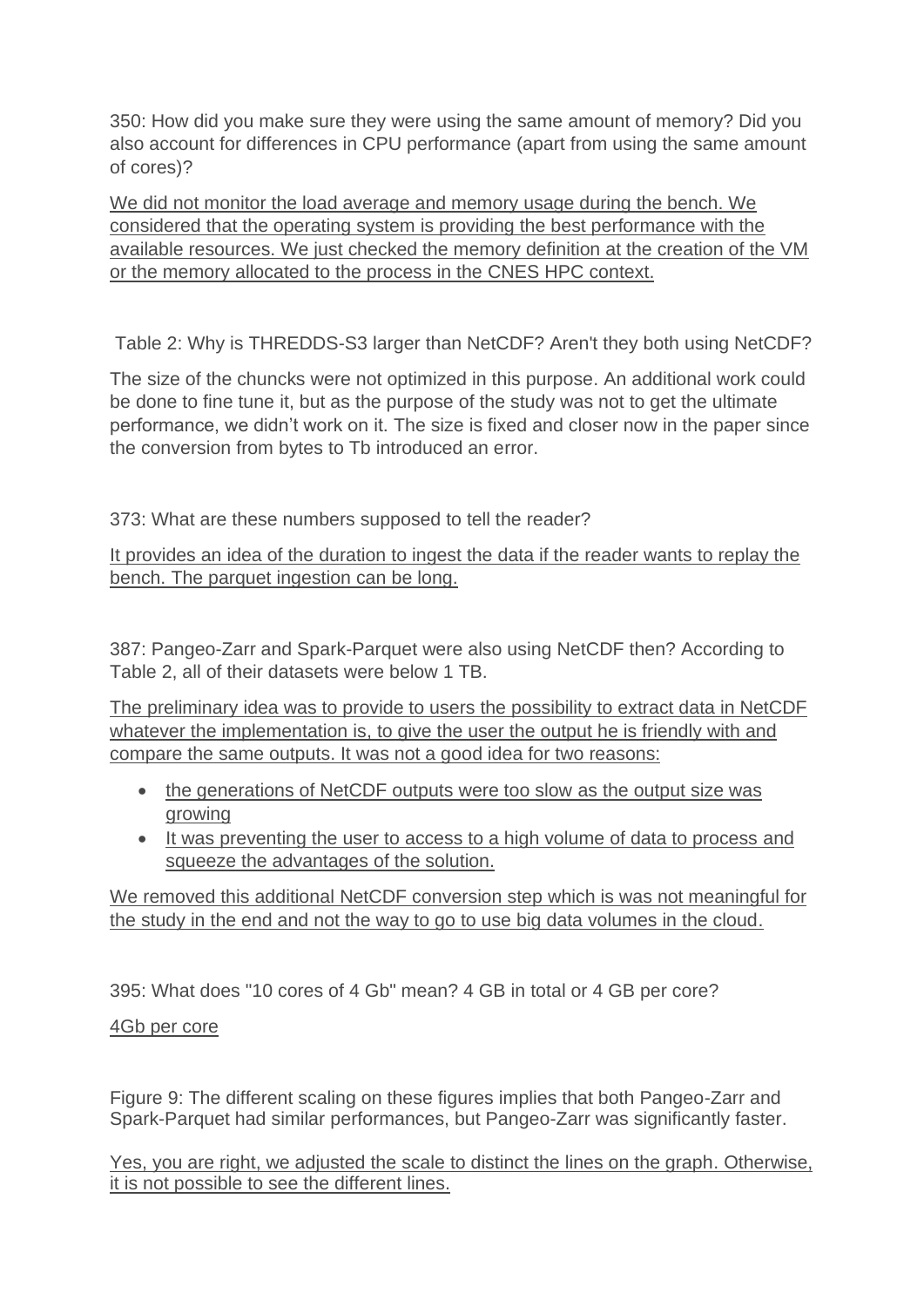- Figure 11: The different scaling makes it hard to compare results again.

Yes, you are right, we adjusted the scale to distinct the lines on the graph. Otherwise, it is not possible to see the different lines.

- Figures 15 and 16: These figures seem to imply that Pangeo-Zarr has much better scaling behavior than Spark-Parquet. Can this be explained somehow?

Unfortunately, we did not investigate further to check every configuration or parameter to explain the results in detail. The main objective of this paper was to demonstrate the possibility to use the Parquet format to store data and make it available and open to many technologies and tools.

- Figure 18: Why are you only using 1 to 3 cores here?

It was a axis legend error. It is corrected.

- 534: Why do you compare 50 to 40 cores? That makes it hard to judge the differences.

Yes, unfortunately the tests were done by different teams and we did not ask to replay them. The main idea is to see that the processing time for Parquet/Spark is not so long, even if it is higher than the Pangeo/Dask solution.

- 539: It seems NetCDF-S3 has several limitations. Have you also considered HDF5 [\(https://www.hdfgroup.org/solutions/enterprise-support/cloud-amazon-s3-storage](https://www.hdfgroup.org/solutions/enterprise-support/cloud-amazon-s3-storage-hdf5-connector/)[hdf5-connector/\)](https://www.hdfgroup.org/solutions/enterprise-support/cloud-amazon-s3-storage-hdf5-connector/)?

No, we didn't switch to HDF5 storage. This paper was the opportunity for UNIDATA to stress their new THREDDS-S3 implementation still under development.

- 555: You mention that Pangeo-Zarr is limited to Python. Isn't THREDDS also limited to Java? Which languages are supported by Spark-Parquet?

THREDDS is in fact a JAVA library but the client to access the data using the opendap protocol can be relying on different technologies or tools (see 6.1 [https://opendap.github.io/documentation/UserGuideComprehensive.html\)](https://opendap.github.io/documentation/UserGuideComprehensive.html) . NETCDF libraries are also available in Python, [https://unidata.github.io/netcdf4-python/.](https://unidata.github.io/netcdf4-python/) Apache Spark supports the following four languages: **Scala, Java, Python and R**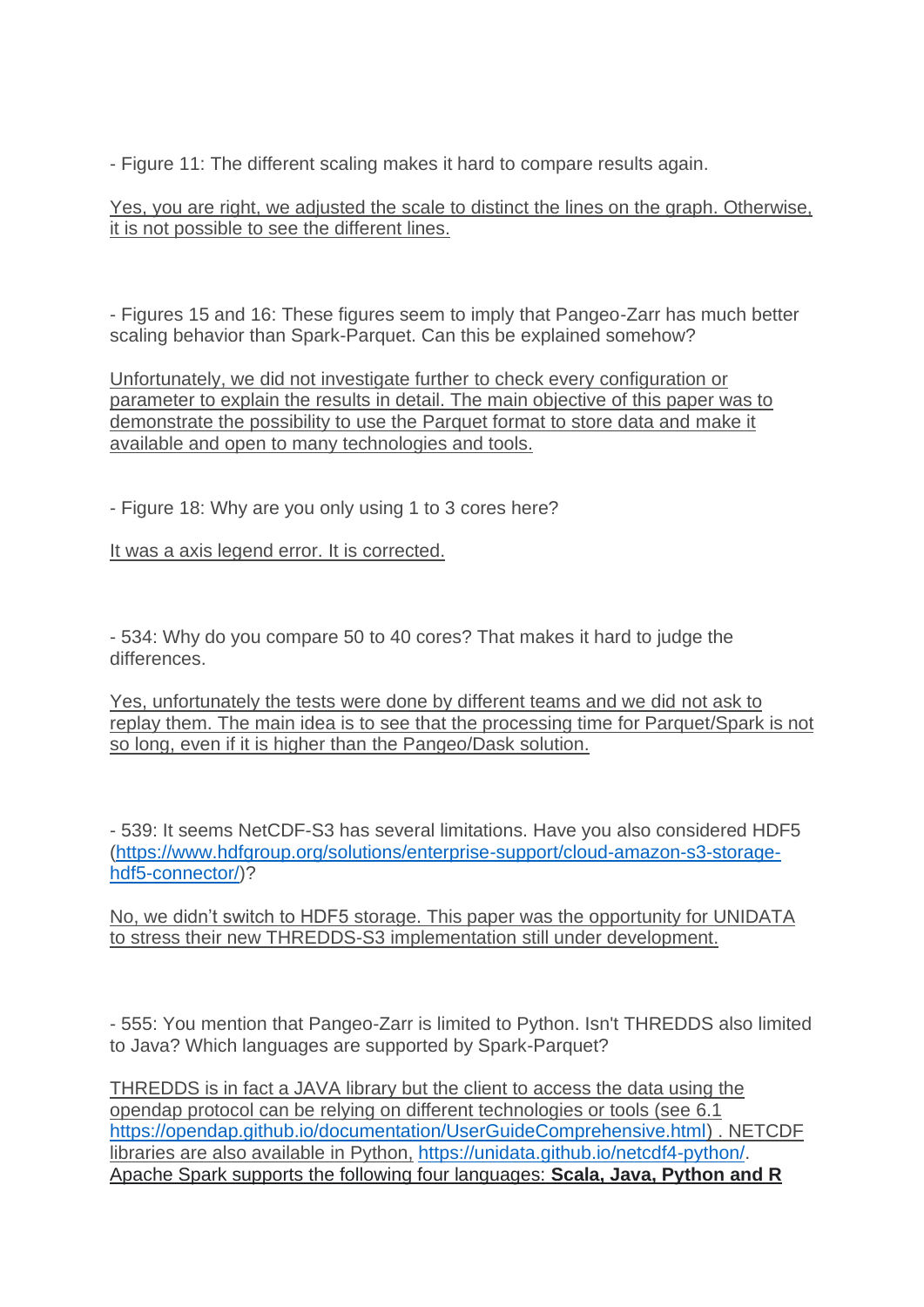- 586: How do you support this conclusion? Pangeo-Zarr seems to be the fastest format and Python most likely has the largest community. Moreover, Pangeo-Zarr shows much better scaling than Spark-Parquet in a few of your experiments.

The objective of the manuscript is to explore and demonstrate that Parquet is an alternative format, compliant with typical and widespread scientists 'use cases and technologies. Sharing this information can help people who are dealing with different technologies by legacy or infrastructure constraints.

- 615: The last access dates for all references seem to be in French.

## OK Done

Layout problems, typos etc.:

- 186: "4 go" - Is this supposed to be "4 GB"?

### OK Done

- 209: "manor" - Should be "manner".

### OK Done

- Figure 4: This figure is also blurry.

### OK Done

- Figures 5 and 6: The axis descriptions are very hard to read due to the low resolution. We resized the figures to make the X axis more readable

- 339: "Go" - Should be "GB". Also applies to the following lines.

### OK Done

- Figure 11: The second row seems to be titled incorrectly, THREDDS-NC is missing and instead Spark-Parquet is shown twice.

### Fixed